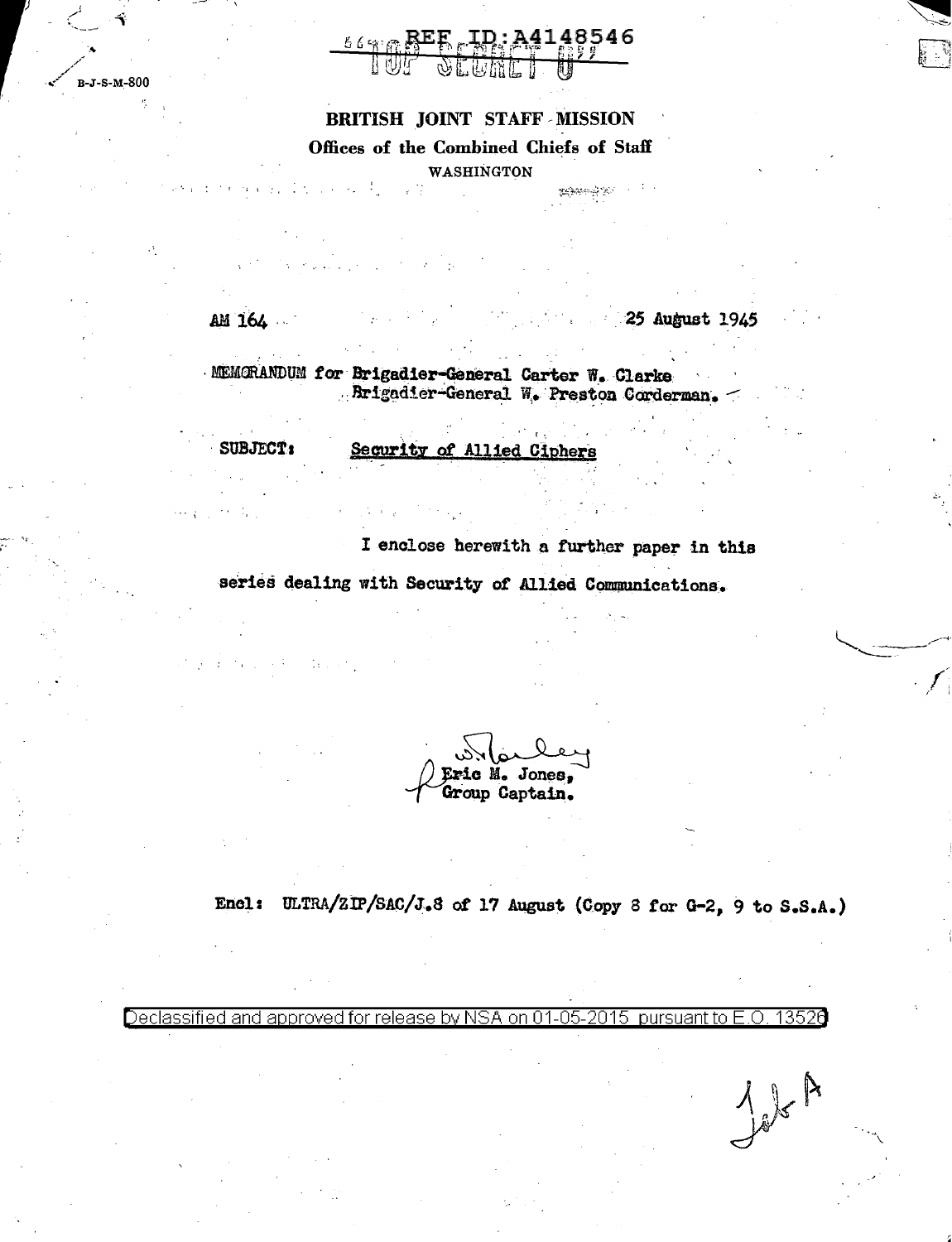**ULTRA** 

ULTRA/ZIP/SAC/J 8.  $17/8/45$ 

Copy No:

 $25V$ 

# SECURITY OF ALLIED COMMUNICATIONS.

Far Eastern Summary No. 8.

- Intelligence derived from Cryptanalysis.  $\mathbb{I}_\bullet$ 
	- $(i)$  British

**SECRET** 

<del>TOI</del>

- Army Communications.
- $(ii)$  U.S.A.

Aircraft Movement Code.

- $(iii)$  CHINA.
	- (a) Attache Cyphers.
	- $(b)$ Army Communications.
	- (c) Air Communications.
- $(iv)$ TURKEY. Diplomatic Cypher.
	- $(v)$ RUSSIA.

Intelligence from HARBIN.  $(a)$ 

 $(b)$ Army Communications.

- (c) Met Reports.
- $(vi)$  FRANCE.
	- (a) Diplomatic Cypher.
	- (b) Consular Cypher.
	- Study of French Communications.  $(c)$
- Enemy Sigint Organisation.  $II.$ 
	- (a) Proposed German-Japanese Cooperation.
	- (b) Security of Japanese Naval Cypher.
	- (c) Japanese Crib Methods.
	- (d) Appreciation of Sigint Reports.

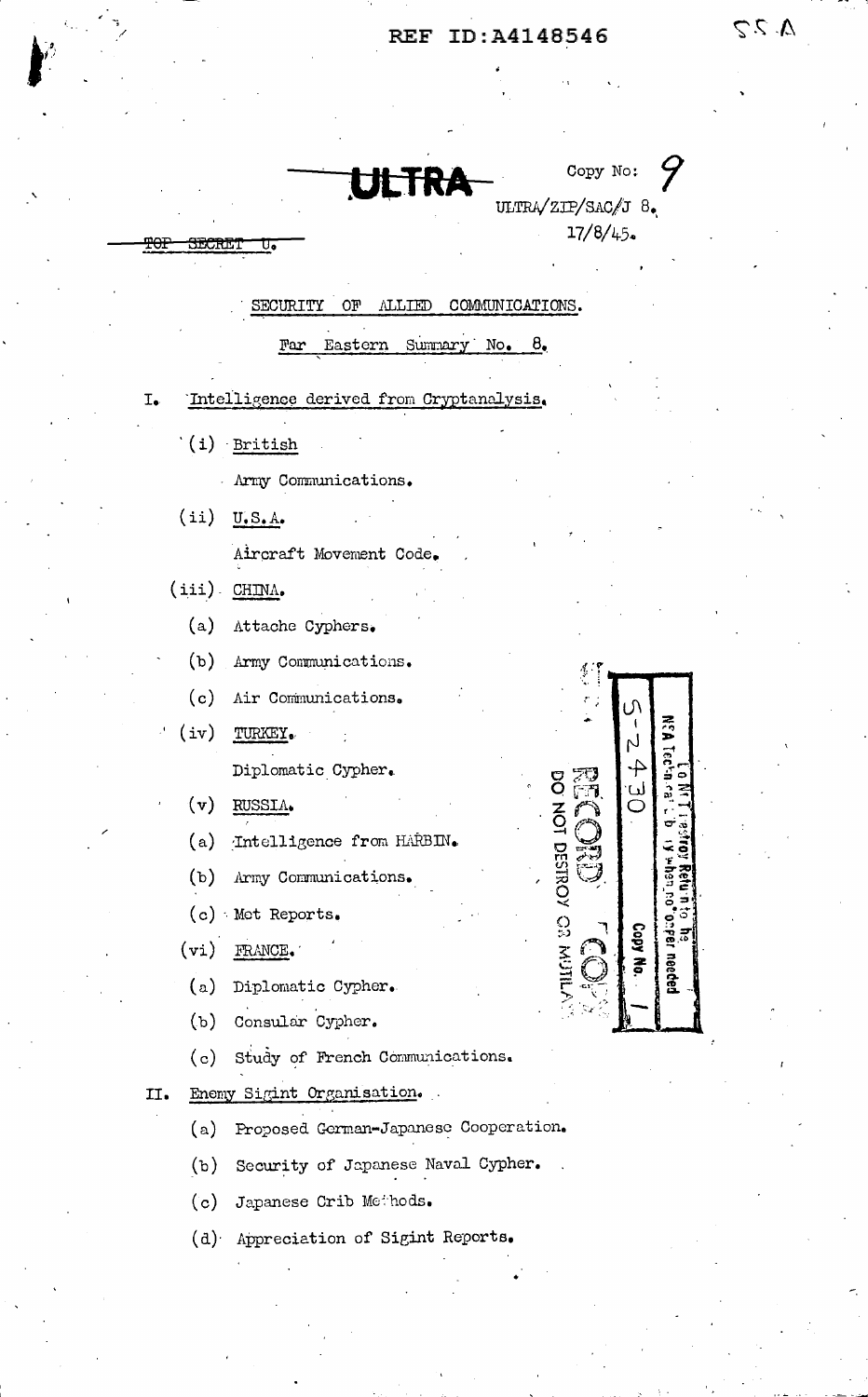#### Intelligence *derived* from Cryptanalysis.  $I_{\bullet}$

 $-1 -$ 

 $(i)$  British.

#### a) Army Communications.

Further information is now available about Japanese Army Sigint in the Burma area from the recent interrogation of an apparently reliable P.O.W.

He stated that the Signal Intelligence Section, attached to Army H.Q., periodically broke Allied (non Chinese) codes. He remembered seeing a large TOPSEC file at H.Q. 33rd Army marked 'A' Intelligence, which contained results of cryptographic success; and Japanese staff officers discussed in an excited manner the fact that we had discovered the location of their H.Q. This fact was confirmed by heavy bomber attacks on their H.Q. P.O.W. stated that the Japanese invariably ascribed the leakage to activities of "Radio Spies", i.e. local agents equipped with wireless sets for transmitting information back to the Allies. Hence the whole Japanese staff was infested by "Spy fever" most of the time.

 $b)$ Extracts from Documents captured at MEIKTILA 12/3/45, giving A Intelligence of British dispositions and troop movements.

From 15th Army Intelligence Report (no date given).

#### CHINDWIN River Area.

"No. 2 V UNIT advanced E from SATKAYA area, and reached TON-MAKENG-MAGYIBIN area.

In correlating "A" Intelligence, the 98 Bde. appears to be attached to 19 Division, and its organisation is as follows :-

22 and 24 Assam Rifles at H KO DAUNG.

28 Assam Rifles at MASEIN."

Extracts from 15th Army Intelligence Report 1st - 10th January.

#### $2)$ A Intelligence.

The 19th Indian Division seems to be planning to attack the Command post at ONBAUK on the 10th January.

Organization of 19th Indian Division A Intelligence.

62 Brigade : 2 Royal Welsh Regt. (British Army). Rajput Regt. (Inlian Army 4 Bu 6 Gurkha Regt.  $($ 

64 Brigade :

2 Royal Worcestershire Regt. (British Army). 5 Royal Baluch Regt. (Indian Army).<br>1 Bu 6 Gurkha Regt. (Indian Army).

98 Brigade :

2 Royal Berkshire Regt. (British Army). 4 Bu Gurkha Regt. (Indian Army). 1 Bu 8 Assam Rifles Regt. (Indian Army).

SEATIC/  $141.$ 

 $1)$ 

3)

 $19/DST$ 

 $26/4/45$ .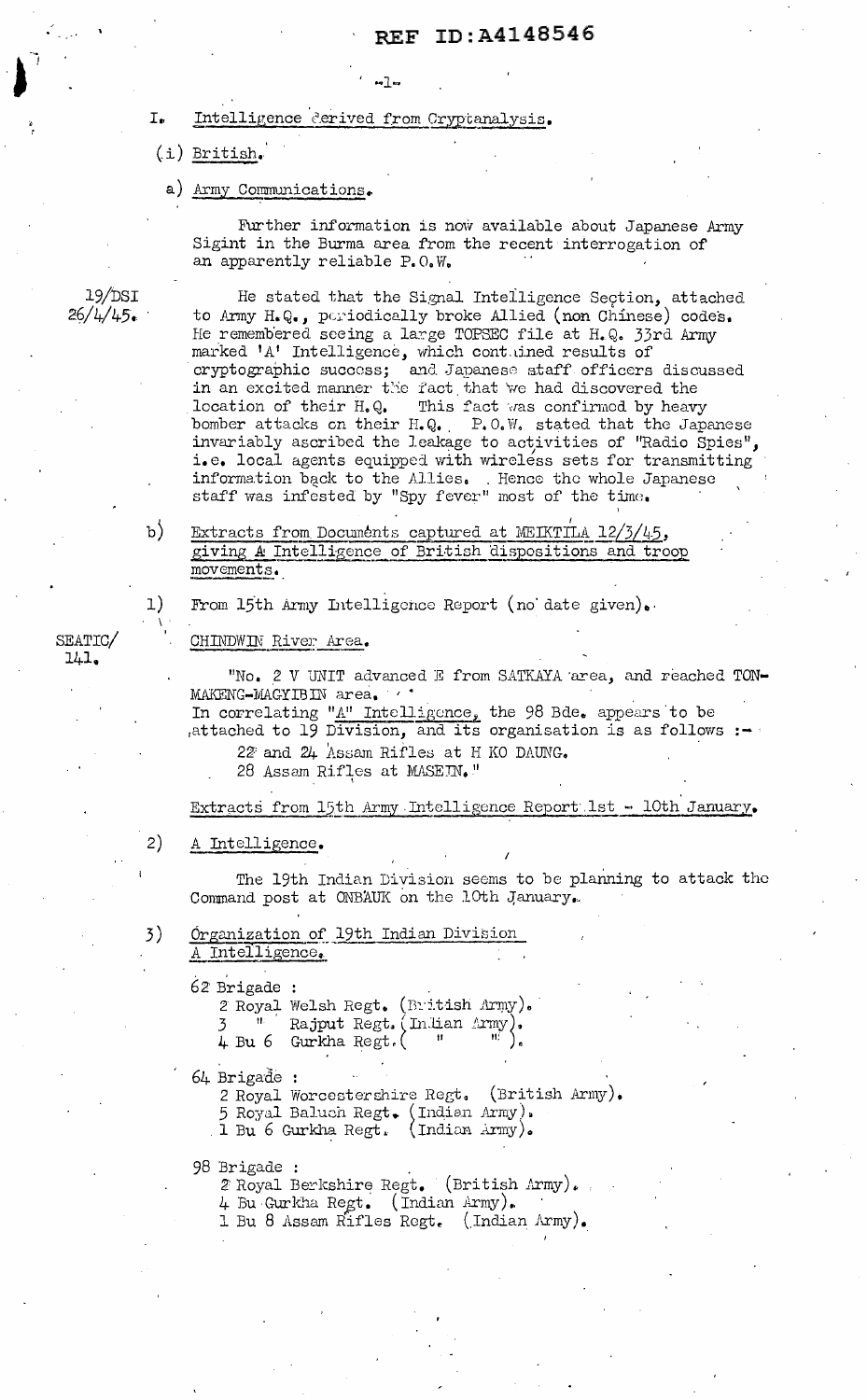The source of this intelligence is not given, but it may possibly be from the result of reading British Army Cyphers or from Chinese sources.

See ZIP/SAC/J7 for P.O.W. report on reading of British Army Communications in Burma Area.

 $(i:i)$   $\overline{y}$ . S. A.

a) Aircraft Movement Code. ... Reported Change in A.M. Code.

 $C$  1066A.

SAIGON Southern Area Army to Tokyo on 16 June, 1945. "The AM (Aircraft Movement) code which changed from a 3-figure to a 4-figure book on 1st April was still being used on 18th May."

C 1050  $A, C, D, E-K, M$ 

On 17th June 2nd Area Army reported recoveries in the basic book of the AM code, which changed on 5th June. A list followed giving 66 recoveries of a two letter substitution table for letters, numerals, abbreviations and various types of aircraft.

Some of the common abbreviations had alternative substitution :-

 $e.g.$  Dep. = AH, CI, CN, EC, XO, HM ARR = DP, GC, HG, IN, LA, OF, XA.

Types of aircraft were identified thus :-

 $R 4D$  $_{\rm DC}$  $=$  $C<sub>54</sub>$  $_{\rm IB}$ 로 B 25 PH etc.

These results were arrived at with apparently a 12 day time lag.

b) On 28 June Tokyo sent PINRANG the following signal :-

 $C$   $1058$  $A, B$ .

"The average number of AM code messages intercepted daily is approximately 100 - Because of the small number of messages at present, it is difficult to do decrypting -Please report the results of your work, as they are obtained. The next change in the basic book is to be on 5th July A Intelligence."

A list of some recoveries of a two letter substitution for numerals was given but the meaning of some of the abbreviations, BUNO, ETF, AAC, SEN had apparently not been alcar.

c) On 1st July PINRANG replied to Tokyo :

 $C$  1063  $-$  D.

"We are reading perfectly all AM code numbers, letters, types of aircraft, place names etc, in the basic book... In the original text :

 $ETF = estimated time of flying.$ 

 $AACS = Army Air Communication Station$ 

(guides aircraft back to base).

SEN = SENTANI, an airfield in Hollandia.

BUNO is an abbreviation included in names of Navy transport planes, but the meaning is not yet clear. We are increasing our activities and re-examining our results."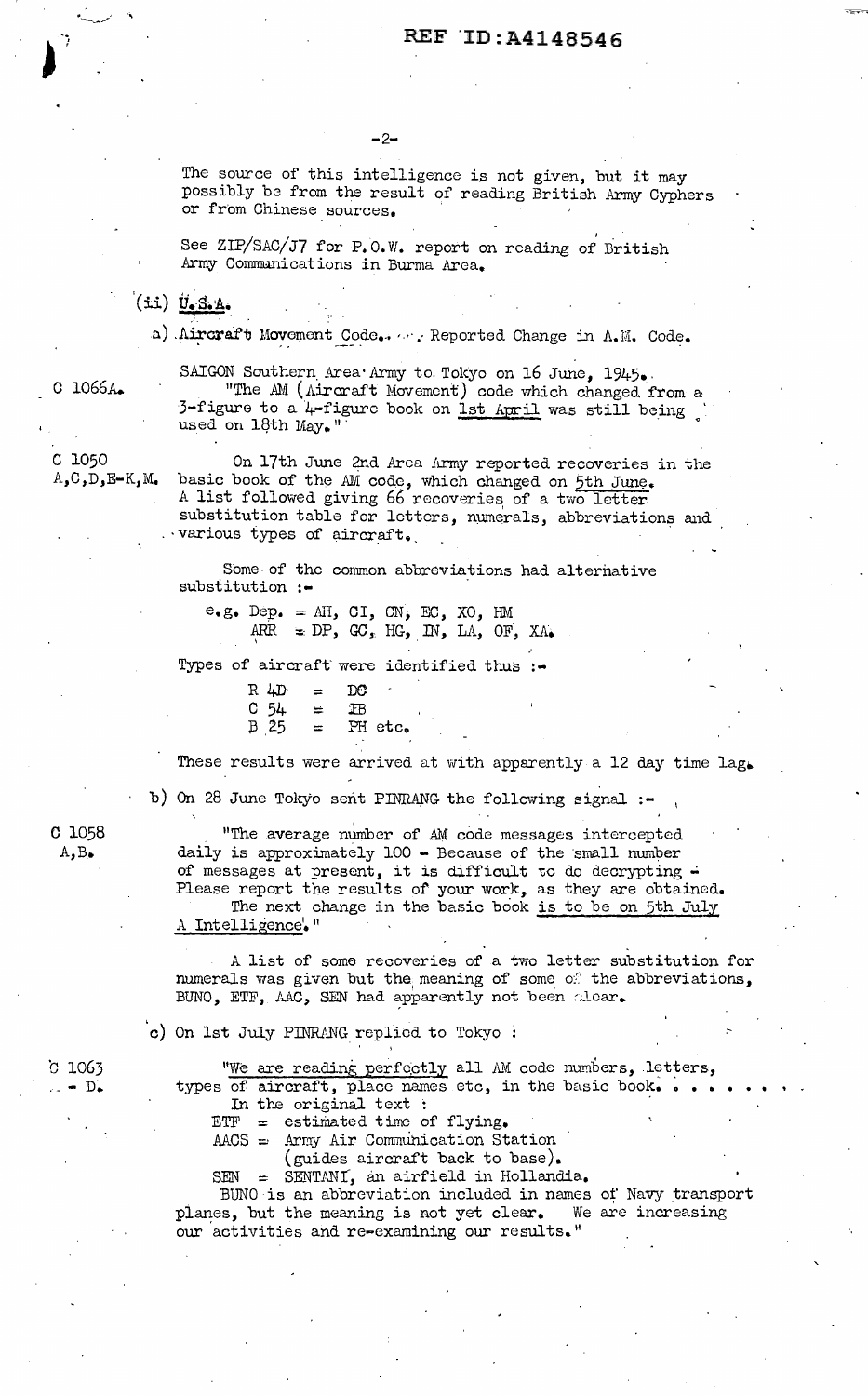# REF ID: A4148546

-3−

iii) China.

a), Attache Cyphers.

Some further examples of D. Intelligence have recently become available (for previous reference see ZIP/SAC/J7).

1)  $D_4$  Intelligence (i.e. Sydney).

Tokyo to MANILA on 13th December, 1944.

UBJ 15572.

"American Army positions on LEYTE according to D4 Intelligence of 6th December - The 52nd Division is attacking our TAMA/GYOKU group. The 24th Division is replacing the forces around CAPOOCAN. The 1st Cavalry<br>Division is at Western SAMAR Island (it is doubtful if The 1st Cavalry this is the main force). The 96th Division is in Central LEYTE, it is attacking our units. The 7th Division is in the neighbourhood of PALAMAS."

2) D6 Intelligence (I.B. Washington).

Tokyo to NANYUETH of 4th January, 1945.

the sector near TAISHAN, CANTON, HONGKONG :

message to NANKING and SAIGON of 25 January.

J 62545A.

UBJ 15580. BLY 0910.

"According to "A" Intelligence despatched, from the Chungking M.A. in the United States on 9th January, the United States has requested that documents relating to the official language of the Chinese Army, and to various types of enemy strategies mentioned in intelligence and spy reports be sent so that preparations can be made for landing operations on the China  $\cosh t$ ."

3) Another example of D.6 Intelligence is given in a Tokyo staff

"Report of Chungking M.A. in Washington of 29 December. After the American forces have occupied part of the Philippines, it is possible that they will land on the South-East China coast. using the Philippines as a base. Recently American infantry school instructors have been studying landing operations in

 $\downarrow$ ) D.4 Intelligence (i.e. S dney).

Tokyo Broadcast of 11th June.

UBJ 18165. BLY 1073.

"WEDEMEYER's general H.Q. in China has been in close contact with the Chungking Attache in Sydney. The American forces have communicated to this Attache a request to investigate the military topography of the China coast - He has sent a Staff Liaison Officer to MANILA, but appears to be anxious to move the Attache's office up to MAN, LLA. "

The original Chinese message quoted above was decoded by GC&CS and issued as BJ 145722.

5) D.5 Intelligence (i.e. Melbourne).

7th Area Army (Singapore) to SAIGON, 23rd June.

"A Intelligence from the Melbourne Attache of 19th June. Report of landings at BRUNEI Bay. On the 10th, Units attached to the Australian Army 9th Division, landed east of BROOKETON."

The text of the original message from the Chinese Naval Attache, Melbourne, has been decoded by GC&CS and circulated as BJ 146428.

J 75337A.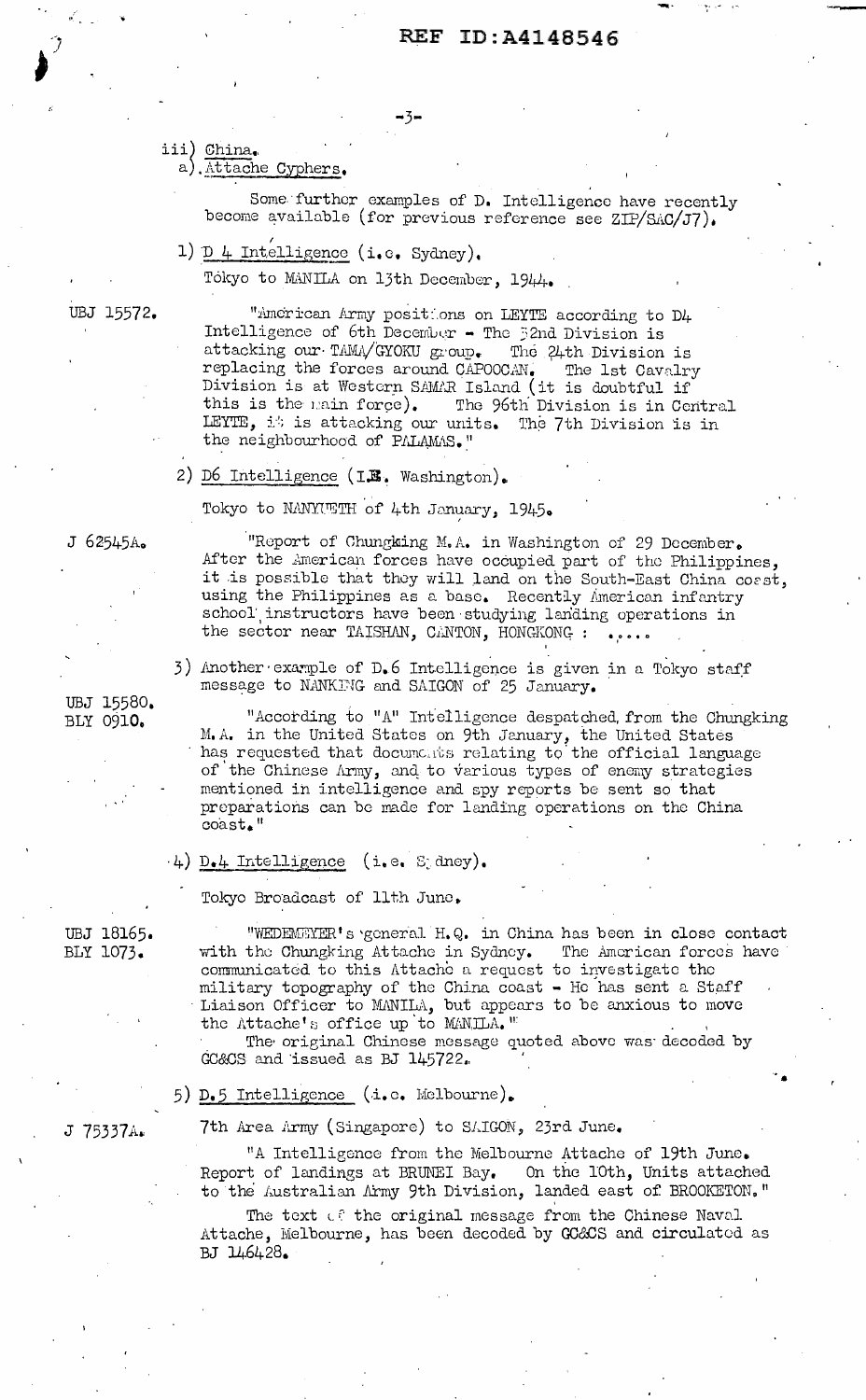6) On 30th June the 7th Area Army (SINGAPORE) sent the following report to DALAT containing extracts from a signal sent by the Naval Attache MELBOURNE on 27th June, which was issued by · G.C.C. S. as BJ 146872.

 $-l_+$ 

#### "A Intelligence Report.

War situation of BORNEO area sent on the 27th by MELBOURNE Observation Unit.

Enemy positions N.E. of DJOEWATA oil-fields in the TARAKAN sector have been recaptured. Following this enemy resistance in this area'coased.

In the BRUNEI Bay sector, Australian, troops captured SERIA on the 22nd. The enemy razed and burnt 21 oil-fields in this area. On the 20th, one detachment of Australian troops succeeded in landing at LUTONG and moving four miles South, reached "PAJUTTO".

In the LIMBANG sector, column heads of Australian troops have moved towards UKONG following the LIMBANG River.  $-$  However, as yet, they have not encountered the enemy. In the WESTON Sector, patrol troops of the Australian Army reached GADONG and NAPARAN on the 21st. They did not encounter the enemy. They did not encounter the enemy.

On the 19th, the Australian Army landed at MEMPAKUL S.E. of LABUAN Island. - However, as yet no resistance has been encountered. Column. heads have reached KARUKAN, 16 miles N.E. and KOTA KLIAS, 8 miles S.E.".

It will be seen that the time lag in the signals quoted vary between three to sixteen days.

#### 7) Work at RANGOON on NEW DELHI-CHUNGKING Link.

,·

Although the later signals giving D Intelligence are promulgated by the 7th Arca Army at SINGAPORE it is clear from the following messages that the Special Intelligence Branch nt RANGOON in the early part of 1945 was to some extent responsible for the interception, decoding and collation of this type of Intelligence from the NEW DELHI-CHUNGKING link. a) Southern Army, SAIGON to RANGOON of 10th January, 1945. "We would like interception of signals sent on the NEW DELHI-CHUNGKING link to be carried out, and you are requested to make arrangements. We are now applying to the Central Wq arc now applying to the Central Speqial Intelligence Bureau for code books"•

JEQ 1754 GRO 7664

*.(* 

UBJ 18129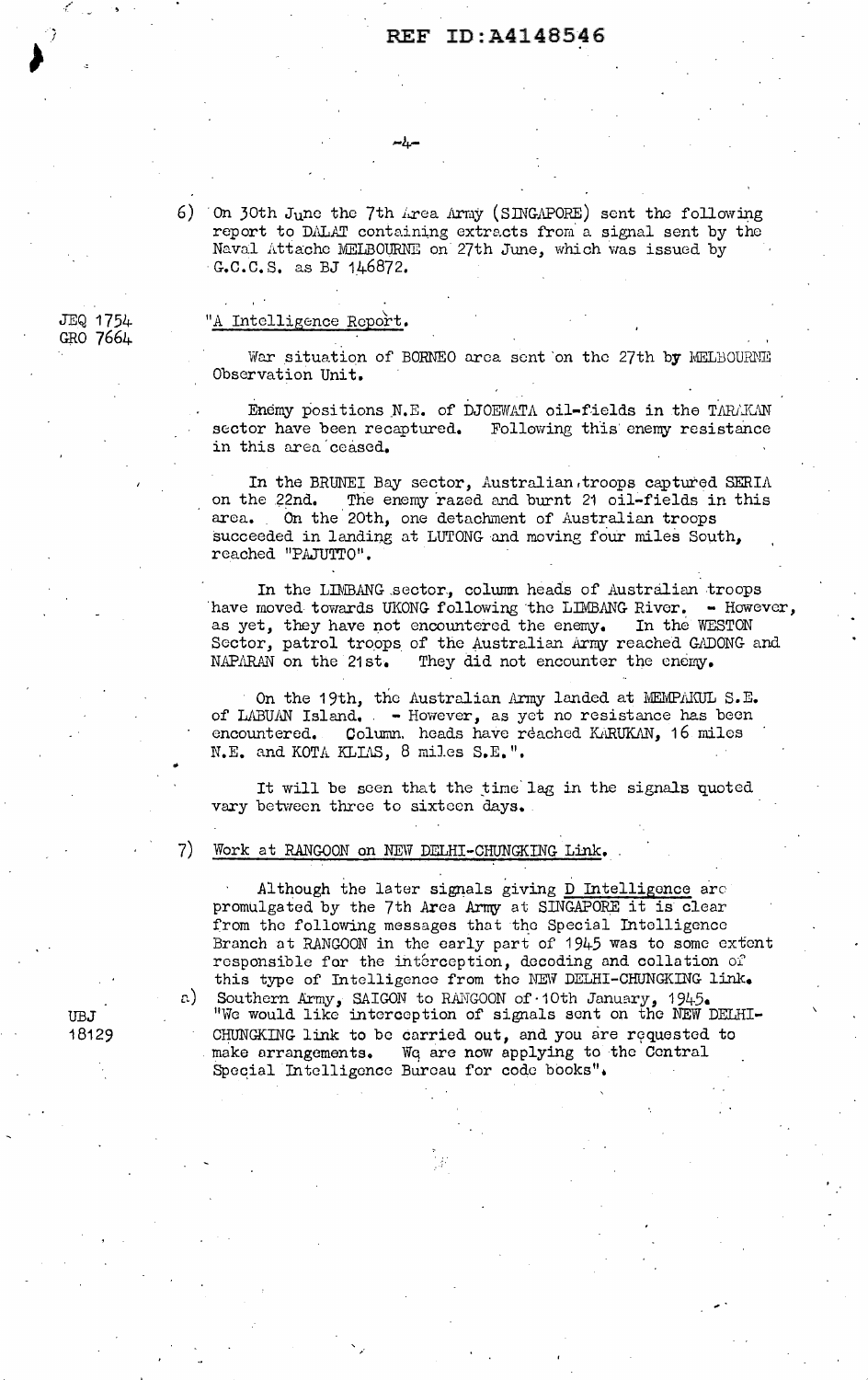دراد b) Rangoon Air to Tokyo Air on 23rd January. UBJ 16284. "Please reply at once in connection with the following BLY 0949. matters relating to the collation of intelligence reports from the Chungking people in India, which is to be effected by this Branch in the near future. Do the remainder of your  $1944$  monthly Intelligence reports have a low or high priority ? Are the text books from SAIGON to be used for these messages ? Please advise Southern Army Chief of General Staff whether or not interception can be carried out on a low priority ? " ZIP/JES/ c) On 29th January, Rangoon informed SAIGON that the code used by the Chungking Military Attaches abroad passed on a high speed international link between BOMBAY and CHENGTU.  $6<sup>5</sup>$ Army Communications. The following signal is of interest having been promulgated by the Japanese with a time lag of eleven days.  $\mathbf{1}$ . The 33rd Army at LASHIO to KI on 1st December, 1944, quoted "A" Intelligence : "From LU, 93 Division C.O. to Commander CHOKAN WEI dated 20 November. Vacancies of personnel in this Army are as follows : Normal strength 6815 officers and men, including 93 officers."  $2^{\circ}$ On 14th December, Nanking signalled to Tokyo the text of a message sent on the 12th (two day time lag) by the C-in-C  $A - F$  H-J. 5th Group Army (Chinese) to the 2nd Reserve Commander in which the C-in-C quoted "a CHIANG KAI SHEK wire of 9th December." This signal gave in some detail the Chinese order of battle, and appointments of various personnel, including proposals for despatching liaison officers to the various HQs to increase the close co-operation with the Allied Armies. On the 5th January Tokyo sent a signal to CANTON, SINGAPORE, 3) MANILA, BANGKOK and RANGOON, with these instructions : "This information is "A" Intelligence, please handle it carefully." "The United States Army in response to a request by CHIANG KAI SHEK on 9th December, formally despatched They are assigned to Army and Air liaison officials. One officer General H.Q. and will handle liaison affairs. has also been sent to the 4th War Zone, and to each energency H.Q. under each district. He is to act as an instructor in peacetime, and a liaison officer in wartime. A Tokyo Broadcast of 10th May gave an "A" Intelligence report  $4)$ for 7th May. "Traffic suggests that the 1st Army, newly organised at Chungking may have been dissolved at KUNMING - The C.O. of this Army, SUN LT-JEN, in response to an invitation from the Americans, is going to inspect the European Front."

7059.

 $J 53287$ <sub>4</sub>

J 55091

UBJ 19601. Extract.

UBJ 14738. BLY 0838.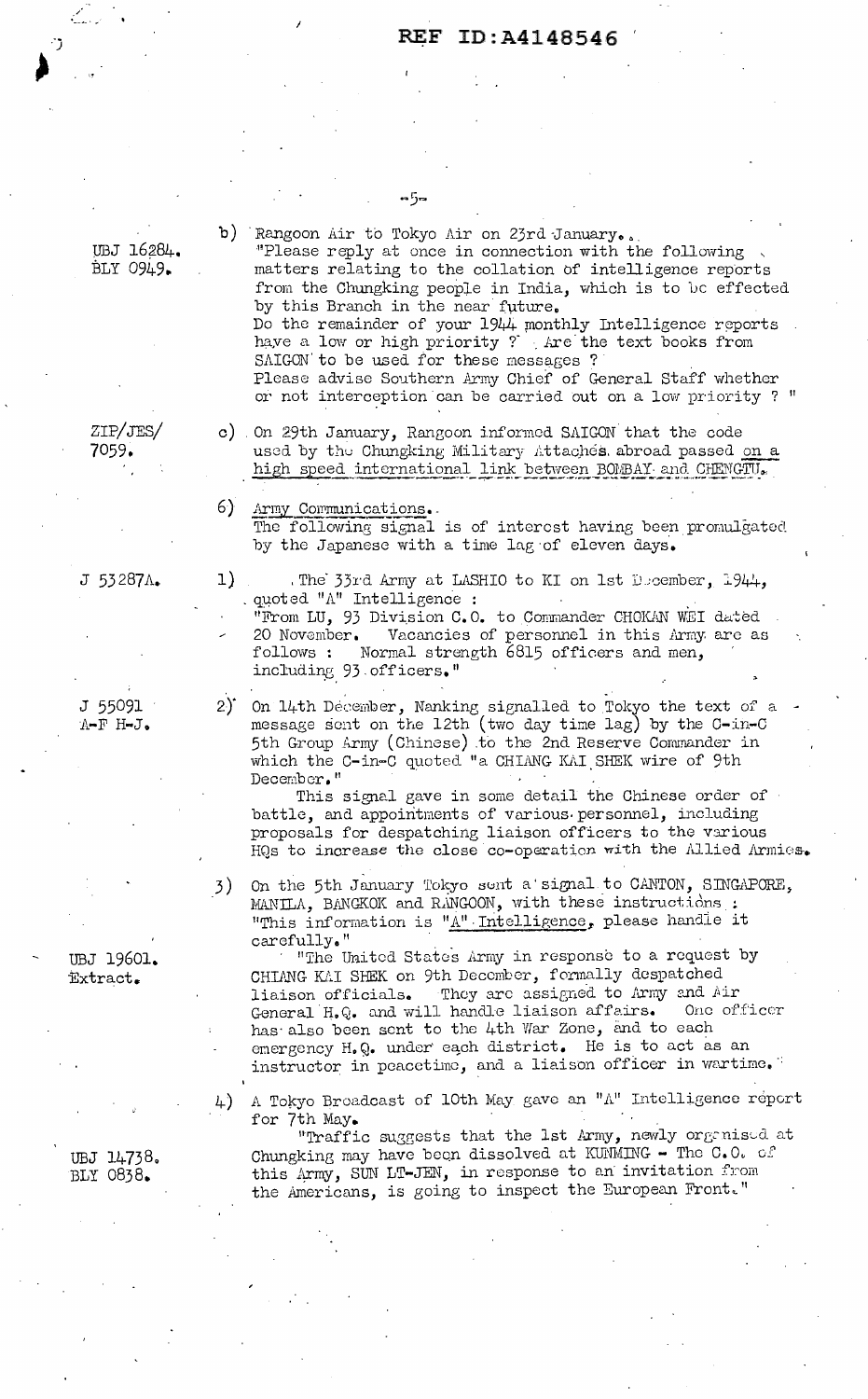# 5) Japanese aware of British Intentions from Chinese Sources. /

-6-

SEATIC/141.

Extract from a document captured at MEIKTILA 12/3/45. Burma Area Army Intelligence Report 20-31 December 1944. A Intelligence. "To LEE. O.C. New 22 Division (Chinese) from LUI, O.C. New 6 Army 21st December 1944.

The British 14th Army will command the 4th and 33rd Corps and will take positions for advance into middle reaches of the Chindwin. MEZA River will be the sector boundary between them and 36 Corps.

133 Corps will command 5th Indian Division, 11th E.<br>Can Division and 60th Division. Their role is to African Division and 60th Division. cross the CHINDWIN to the East, attack TANTABIN, and garrison SHWEBO.

The H.Q. of the British 36 Div (36 Indian Div ?) is at KANNI. The Division has taken up positions for the attack on MONGMIT."

c) Air Communications.

1) Signals read with delay:<br>**5th Air Army, HANKOW** to Tokyo of 21st August, 1944. **(7** day time lag).

"According to an. "A" Intelligence Report, the American representatives convened at the SINO-American Army Transport H: Q. at SINTSING on the 14th August and nade the following decisions. in the amount of various commodities transported by air to the aerodromes in the environs of CHENGTU,  $\overline{50}$  trucks are to be allotted as follows to those aerodromes  $\cdots$ .

2) The Japanese 13th Air Division at Canton sent on 21 June the following signal to LIUCHOW.

The Chungking 1st and 2nd Air Armies (? YING YUAM" and SINFENG) have noved to CHANGCHOW .... 26 May .....

A Intelligence."<br>This message appears to have been read with a time lag of 5 weeks.

Low grade Air Communications.

On 27th January, 1945, Tokyo passed the following signal to Rangoon concerning Chinese Air cyphers.

"Many low security codes are used for air communications. The systems such as the following are used by the Chungking Air Force and deal with patients entering the hospital, and commodities, but they contain little intelligence: SHIMMITSU. This is in process of solution. HIJO, COS, ITSUMITSU. These have been solved."

On 29th January, Rangoon informed SAIGON that there were many low grade codes used by the Chinese Aviation Were many fow grace corners dealt with supplies to CHIANG Commission in India, Those assessed value.

UBJ 9038.

J 76016.B.

JEs/7059.

UBJ 12383.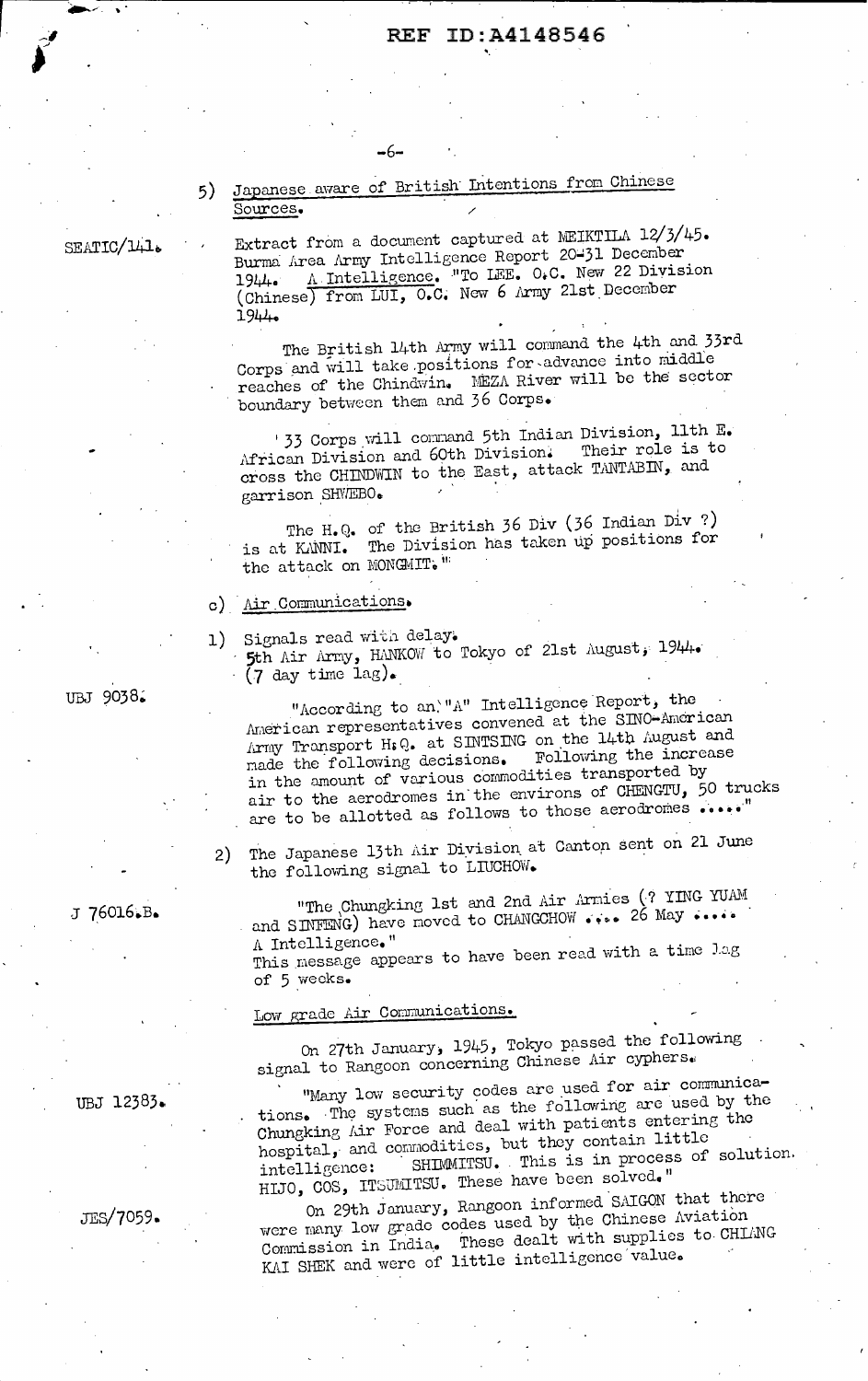# REF ID:A4148546

### (iy) TURKEY.

 $\sim$  ...

I  $\sum_{i=1}^{n}$ 

' JilIJi./ 11:606

#### Diplomatic Cypher.

The Military Attache BERLIN sent to TOKYO on 21st March the text of a signal despatched by the Turkish Ambassador in CHUNGKING to his Government in the beginning of  $F<sub>c</sub>$  bruary -

. -7-

"Internal situation in China.. YENAN did not agree to the incopporation of the Communist Army in the Peoples krmy, and negotiations with the Communist Party were broken off on 22nd December. The American Ambassador HURLEY went to the actual place (? YENAN) to pass on instructions from WASHINGTON, and had discussions with the Communist Party but failed to gain any objective, and reported to the American Government that YENAN had been acting in a way which made reconciliation difficult. The Government informed the Ambassador that no other policy was. open to America but/support CHUNGKING."

This signal was read with about  $5 - 6$  week time lag.

It was known from messages passing between HELSINKI and TOICTO during 1944 that tho Finns and Japanese exchanged information on the reading of Turkish Diplomatic Cyphers.

It is possible that the code involved is Cypher 25 (SAKARYA) which until recently was the only book used at CHUNGKING.

 $(v)$  RUSSI $\Lambda$ .

a) Intelligence from HARBIN. Possibly through physical means.

On 17th April, 1945, the R.N.O. at HARBIN sent the following report on Russian Intelligence to TOKYO.,

"From PETROPAVLOVSK to VLADIVOSTOK. A report from the (Russian) Naval Attache in America.

7th April. In reply to Senior Officers (Air Forces) of the fleet in the large scale air assault on OGASAWARA, COMINCH considers that at the present stage of the OKINAWA operations the fleet cannot be sent, and, furthermore, thot air forces do in fact possess sufficient strength for the initial attack.<br>9th April. COMINCH is leaving only light cruisers COMINCH is leaving only light cruisers and aircraft darriers in forward areas, and has recalled 3rd Fleet and both Task Forces. The position is now such that he has no alterna-The position is now such that he has no alternative but to await preparation of a new airfield on OKINAWA. 13th April. COMINCH has just reported his reasons for stupping the advance of 3rd Flieet,  $(5$  blanks) the appearance of a powerful flect in the EAST CHINA SEA. That is to say, he is having battleships of 3rd Fleet romain in OKINAWA vicinity, and having cruisers accompanied by aircraft carriers advance into the abovo area.

BRUTP 12814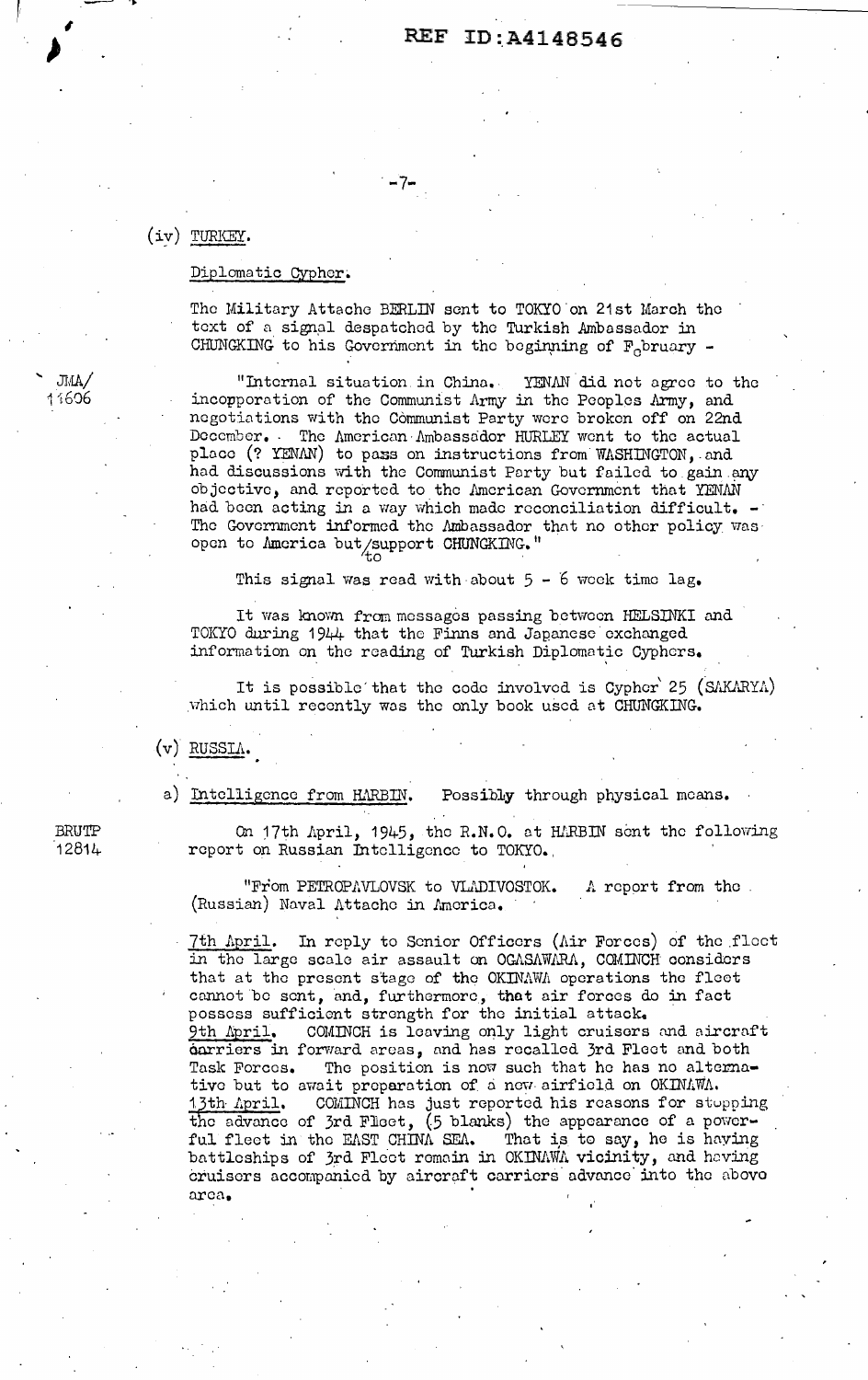From the Russian Legation in Australia to the Foreign Ministry.

8th April. 5th and 6th Squadrons are continuing to send aircraft which are to make OKINAWA their base. Reserve aircraft from SATPAN are being sent as replacements to Task Force 58 and it is urged that the remaining ships of Task Force 3, which has been temporarily disbanded, should be incorporated in Task Force 58. (? 6) crack auxiliary<br>carriers were to have arrived at SAIPAN within the week, but these are now to sail direct to reinforce Task Force 58. BRITISH 4th Fleet is now steadily moving up 9th April. from the sea area off SAKISHIMA to the OKINAWA area. There are signs in fact the British Chief of Staff has ordered the dispatch to the OKINAWA area of a further 2 battleships, 2 cruisers, 5 destroyers and 2 aircraft carriers to relieve damaged warships".

### b) Army Communications.

In a signal of 31st October, 1944, from KAMISHIKUKA to TOKYO. A Intelligence was quoted giving the gist of the orders for the defence system of the Border Garrison Unit of PETROPAVLOVSK Harbour and movements of U.S. and Japaneso aircraft.

This signal is very incomplete and its only interest lies in the fact it is one of the few examples of Russian 'A' Intelligence.

### c) Met. Reports in plain text.

The Japanese 800 Met. Unit at HSINKING informed PEKING on 2nd February, 1945, that since 1st February all U.S.S.R. stations had suspended broadcasts of weather reports (? in cipher) and were now broadcasting in plain text.

#### $(vi)$  FRANCE.

a) Diplomatic Cypher.

Some examples of the exploitation of French Diplomatic traffic by the Japanese have recently been seen.

1) Burma Area Army MAYMYO to RANGOON on 31st December, 1944, quotes "Special A Intelligence of 10th December. connection with the RUSSO-FRENCH Neutral Assistance pact, SOVIET RUSSIA demands HAIPHONG as a base in the Far East".

The above signal was promulgated with a three weeks time  $lag.$ 

UBJ. 14992 **BLY** 0849

On 20th January, 1945, TOKYO sent a signal to CANTON, SAIGON, 2) NANKING giving the text of a message sent by the French Anbassador in China on 18th January.

"According to 'A' Intelligence, the French Ambassador resident in China gains the impression that the Japanese authorities fool uneasy about the future situation and are preparing to take extra-ordinary measures against the French Indo-China Governor General. It will be necessary from his point of view, as the French Ambassador to China, to devise some corresponding plan immediately. Please report an any symtoms you may observe of this. We are also making enquiries as to the present position of the Japanese Army in French Indo-China".

J.59635

 $J.63392$ JM/CRYPT/  $69/16$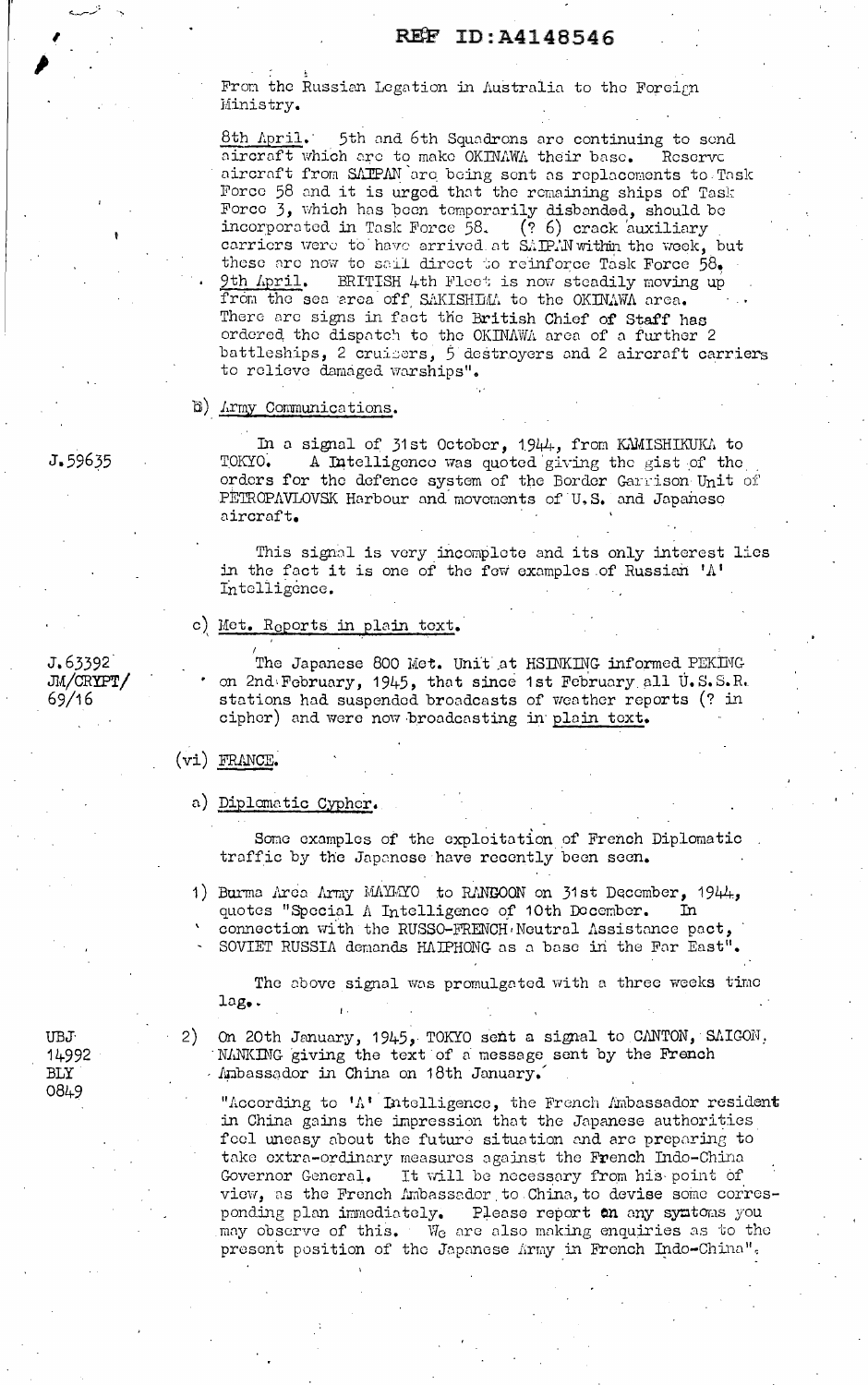## REF ID:A4148546

UBJ 15775.

UBJ 13673.

3) A further example is given in a signal of 25 January 1945 from Tokyo to SAIGON and CANTON, quoted as A Intelligence of 22nd January from the governor general of French Indo China, who planned to grant a special pardon for four Chinese criminals.

#### b) Consular Cyphers.

On 13th September, 1944, the following signal was sent from SAIGON to TOKYO - giving the "contents of the intercept " of a message, from an unidentified callsign EZQ8 to FYW2 (LYONS wireless station). TET VS VEILLONS COMME D'HABITUDE FYW2 - STOPPONS ET VS VEILLONS COMME D'HABITUDE - VCI STU L.S. 25. NIL STOPPONS ET WS VEILLONS COMME D'HABITUDE."

#### c) Study of French Communications.

J 64545.

In a signal of 26th January, the Southern Army Special Intelligence Staff at SAIGON asked TATHOKU (TAIWAN) to send to SAIGON with priority status a French linguist, 2nd Lieut. UMEHARA, since special intelligence against France has already been started."

POP/JMA/537.

Berlin is asked for information about French Cyphers. TOKYO to JMA BERLIN, 22nd March 1945.

"With reference to your telegram, please let us know the set up and chief code groups of the French cyphers mentioned. The others are being read here also."

#### Enemy Sigint Organisation. II.

#### Proposed German-Japanese Coeoperation. a)

Japanese MA BERLIN to Summer TOKYO cated 7th April, 1945.

JMA 11623.

"After further enquiry into the question of Japanese-German co-operation on scientific intelligence, (i.e. study of cryptography), the German Army has abandoned its earlier plan of sending a considerable quantity of men and materials, recruiting personnel. on the spot, and forming an independent German organisation, and is sending instead a small number of leading specialists and some equipment desired by It has put forward a proposal for the Japanese. collaboration between specialists of all kinds in TOKYO on the same lines as Japanesc-German collaboration in BERLIN. Owing to present conditions of transport, I have signified our agreement at this end."

Major OPITZ, a German Army Sigint Officer recently captured in Germany, was to have been in charge of this party  $\sim$  (ZIP/SAC/J7).